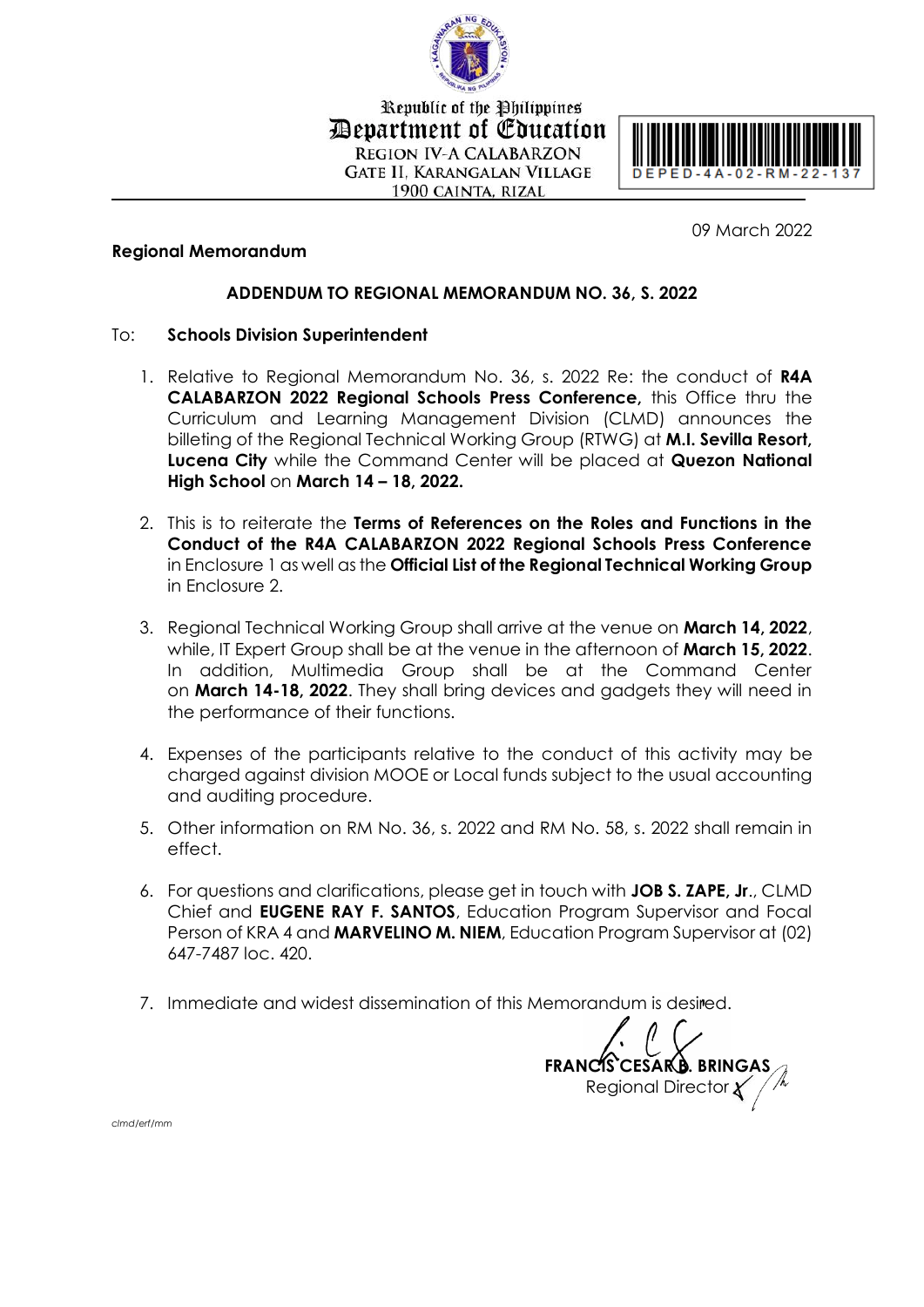#### Enclosure 1: **Terms of References on the Roles and Functions in the Conduct of the R4A CALABARZON 2022 Regional Schools Press Conference**

## **a. The Education Program Supervisors (in Special Program in Journalism)**

- prepare and submit Enclosure 2 which contains the delegation of the schools division
- ensure accuracy of details and information of documents
- coordinate, orient, and brief participants (parents, CJ, SPA, school heads) about the details of the conference
- secure that participants will be provided with the assistance they will need, especially in terms of gadgets and equipment to be used in the activity
- attend coordination/consultative meeting related to the activity
- disseminate accurate and up to date information about the conference

## **b. The Host Cluster (SDO Quezon, SDO Tayabas City and SDO Lucena City)**

- Prepare the command center with enough number of computers and devices with strong stable internet connection
- Refer IT personnel expert in video editing and rendering and SPAs who will serve as technical support group, anchors and field reporters.
- Join the Regional TWG in the entire preparation and conduct of the activity

## **c. The School Heads and The School Paper Advisers**

- provide support to the participating CJ
- communicate and explain accurate and up to date information about the conference to the CJ and parents/guardians
- provide CJ with documentary requirements (ID, Enrolment Certificate, Parents' Consent)
- relay accurate and up to date information about the conference
- assist learners in the entire participation in the activity

### **d. The Campus Journalists**

- attend the activities with punctuality
- keep the important documents intact
- follow the rules and regulations of the conference religiously
- accomplish the tasks with honesty

# **e. The Technical Working Group and The Facilitators / IT Experts Group**

- attend meetings relative to the activity
- lead the execution of the activity especially in the assigned events by the EPS in SPJ
- document the conduct of the activity in the assigned events
- assist the resource speakers/judges in the events assigned
- join the team in the conduct of debriefing sessions
- perform other task as assigned by the Chief and/or EPS in SPJ
- Perform other tasks that may be assigned

### **f. The Secretariat**

- prepare the completion report
- request preparation of contract and supplies
- prepare the room listing
- coordinate with the moderator regarding the materials needed for the workshop and the documents that needed to be accomplished daily.
- prepare the documents needed for liquidation.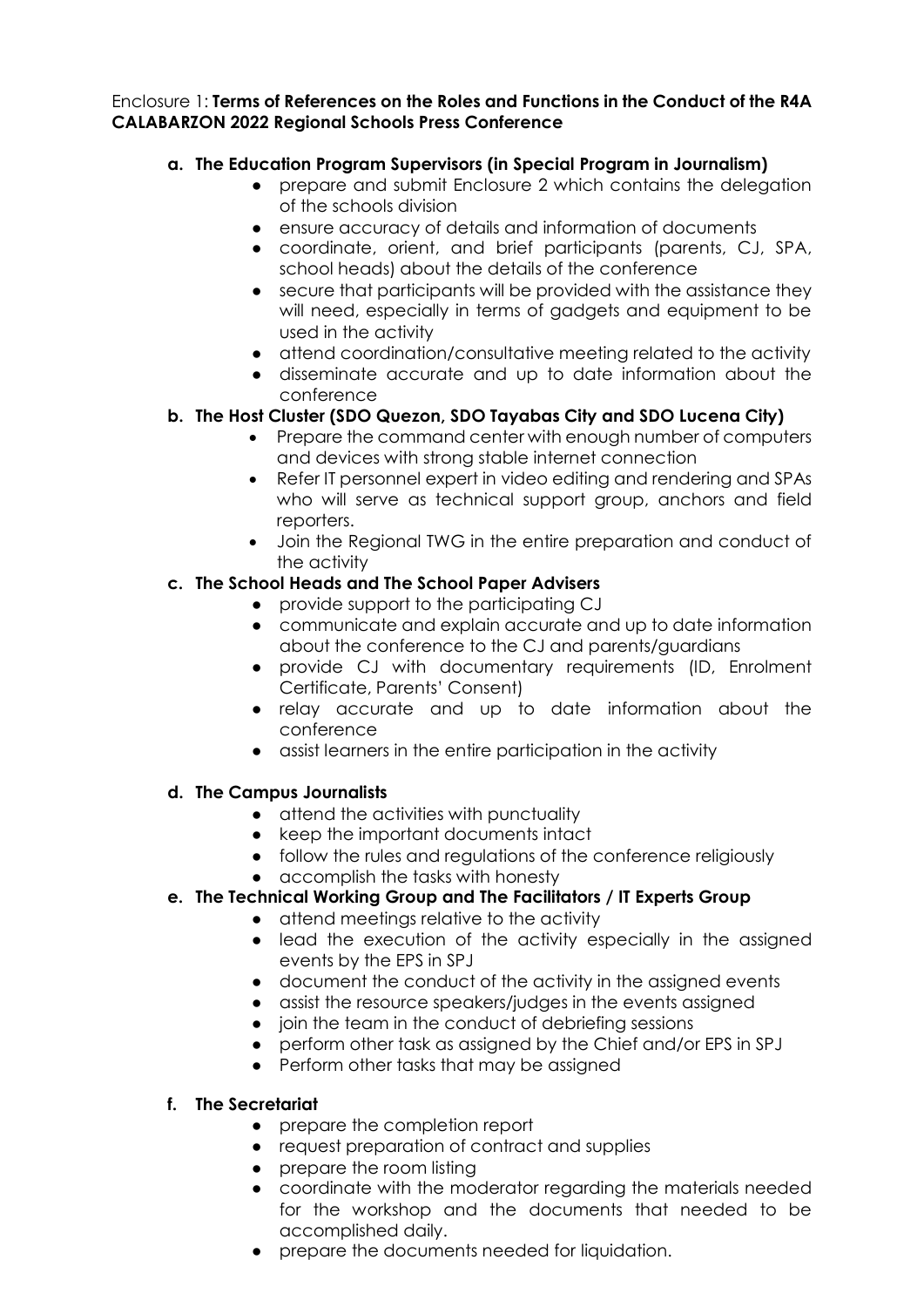- prepare and print certificates of recognition, participation, and appearance
- submit the needed requirements to respective functional divisions after the conduct of the activity.

# **g. Official Masters of the Ceremonies**

- Lead the virtual ceremonies of the activity
- Prepare scripts for the program flow subject for approval of the Focal Person and Chief of the CLMD
- Attend coordination meetings
- Perform other tasks that may be assigned

# **h. Multimedia Group**

- Manage the multimedia production team
- Prepare story lines and scripts for the advertisements and news breaks
- Attend shooting, editing, and rendering of videos
- Perform other tasks that may be assigned

## **i. The Resource Speakers**

- prepare a presentation for the lecture-session
- draw on expertise to fairly and reasonably assess the team's efforts in the various components of the competition
- evaluate objectively the official entries adhering to the set criteria/scoring rubric
- select the top fifteen (15) best entries/outputs
- observe fair and unbiased scoring of entries
- keep confidentiality of the details of his/her ratings
- avoid communication about the activity in any means possible with any of the participants (CJ/SPA), parents/guardians, SDO personnel;
- accomplish the judging sheets
- turn-over the needed documents on the identified/agreed date of compliance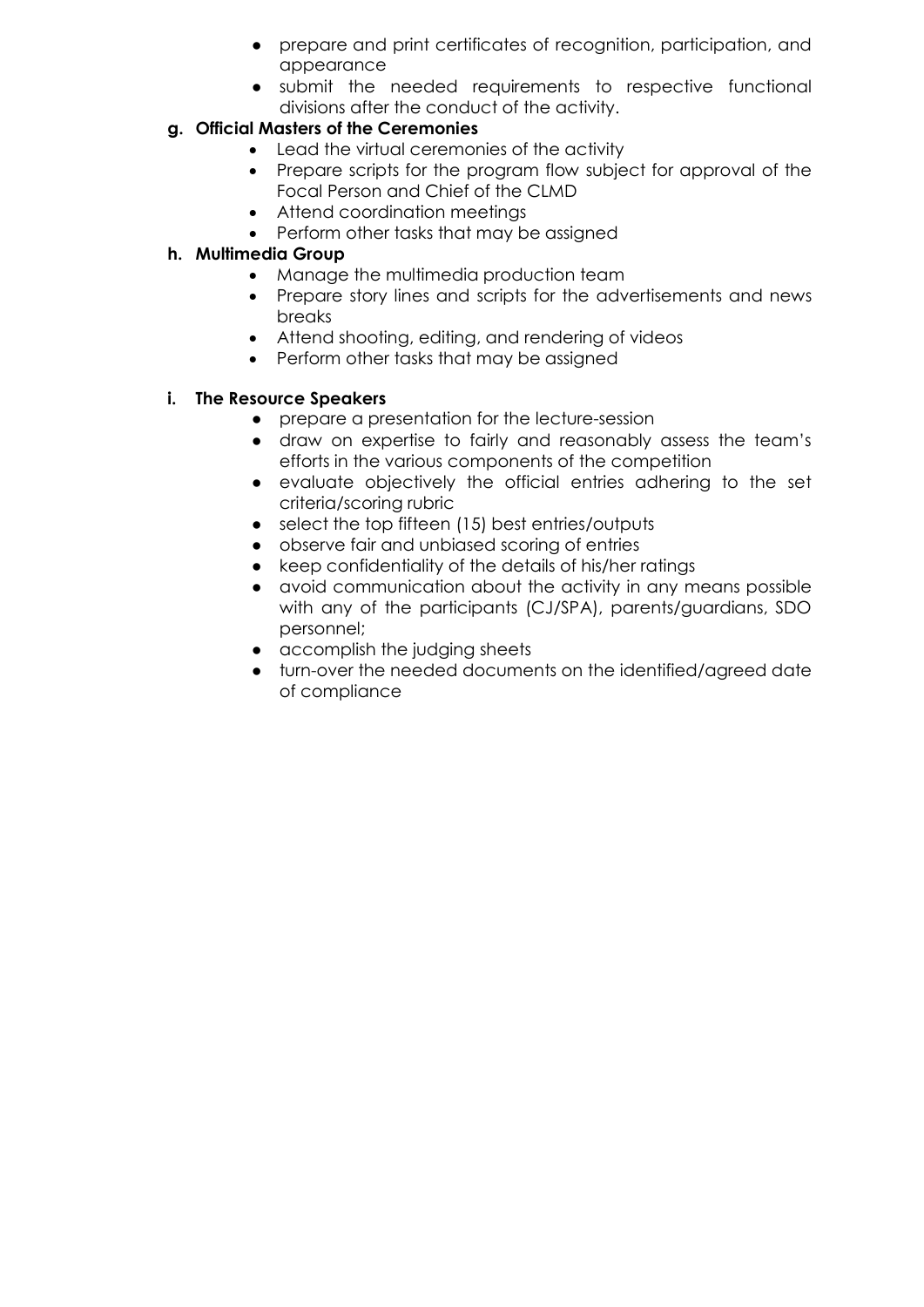Enclosure 2: **R4A CALABARZON 2022 Regional Schools Press ConferenceOfficial List of the Regional Technical Working Group**

| <b>Consultants:</b> | Francis Cesar B. Bringas, Regional Director<br>Cherrylou D. Repia, OIC-Assistant Regional Director                                                                                                                                                                                                                                                                                                   |
|---------------------|------------------------------------------------------------------------------------------------------------------------------------------------------------------------------------------------------------------------------------------------------------------------------------------------------------------------------------------------------------------------------------------------------|
| <b>Members:</b>     | <b>Overall Chairperson: Job S. Zape Jr., CLMD Chief Education Supervisor</b><br>Vice Chairperson: Eugene Ray F. Santos, Education Program Supervisor                                                                                                                                                                                                                                                 |
|                     | <b>Elaine T. Balaogan</b> , Education Program Supervisor<br>Virgilio O. Guevarra, Jr., Education Program Supervisor<br><b>Marvelino M. Niem, Education Program Supervisor</b><br><b>Emelia P. Crescini</b> , Education Program Supervisor<br><b>Dianne Kate Teves-Antonio, Education Program Supervisor</b><br>Philips T. Monterola, Regional Coordinator<br>Gelsie S. Garrido, Regional Coordinator |

#### **Secretariat:**

**Fe M. Ong-ongowan**, Librarian **Lhovie A. Cauilan**, Teaching Aids Specialist

# **Regional Technical Support Group:**

| <b>Name</b>                | School                                     |
|----------------------------|--------------------------------------------|
| 1. Jennifer H. Caño        | San Mateo Senior High School               |
| 2. Bernadette R. Bulawan   | Vicente Madrigal Integrated High School    |
| 3. Hazel Angelyn E. Tesoro | <b>Baras Senior High School</b>            |
| 4. Kimberly L. Ecleo       | BarasPinugay Elementary School (Annex)     |
| 5. Angelina P. Lumbre      | San Mateo Senior High School               |
| 6. Garry S. Villaverde     | Froilan E. Lopez Elementary School         |
| 7. Gideon Louis T. Trañas  | Lopez Comprehensive Integrated High School |

#### **IT Experts Group:**

| 8. Zyra Catherine Morales | <b>Isabang Elementary School</b>     |
|---------------------------|--------------------------------------|
| 9. LudilynAlvasan         | Cotta National High School           |
| 10. Christine Joy Rosales | M. Crossing Elementary School        |
| 11. Marilyn Tomelden      | SilangangMayao Elementary School     |
| 12. Miraken Tenorio       | West 4 Elementary School             |
| 13. Lara Jane Berredo     | West 3 Elementary School             |
| 14. Marcel Cabral         | IbabangIyam Elementary School        |
| 15. OdessahPabellano      | Isabang                              |
| 16. Marinela De Mesa      | West 2 Elementary School             |
| 17. Joseph Dhel M. Raquel | Domoit Elementary School             |
| 18. John Michael Itable   | LucenaDalahican National High School |

# **Multimedia Group (News Anchors/ Reporters)**

| 19. Sigrid F. Tibordo     | Luis Palad Integrated High School               |
|---------------------------|-------------------------------------------------|
| 20. Alfredo G. Naynes     | Luis Palad Integrated High School               |
| 21. Nerissa G. Pasatiempo | Rosario Quesada Integrated National High School |
| 22. Jojo J. Oabel         | Luis Palad Integrated High School               |